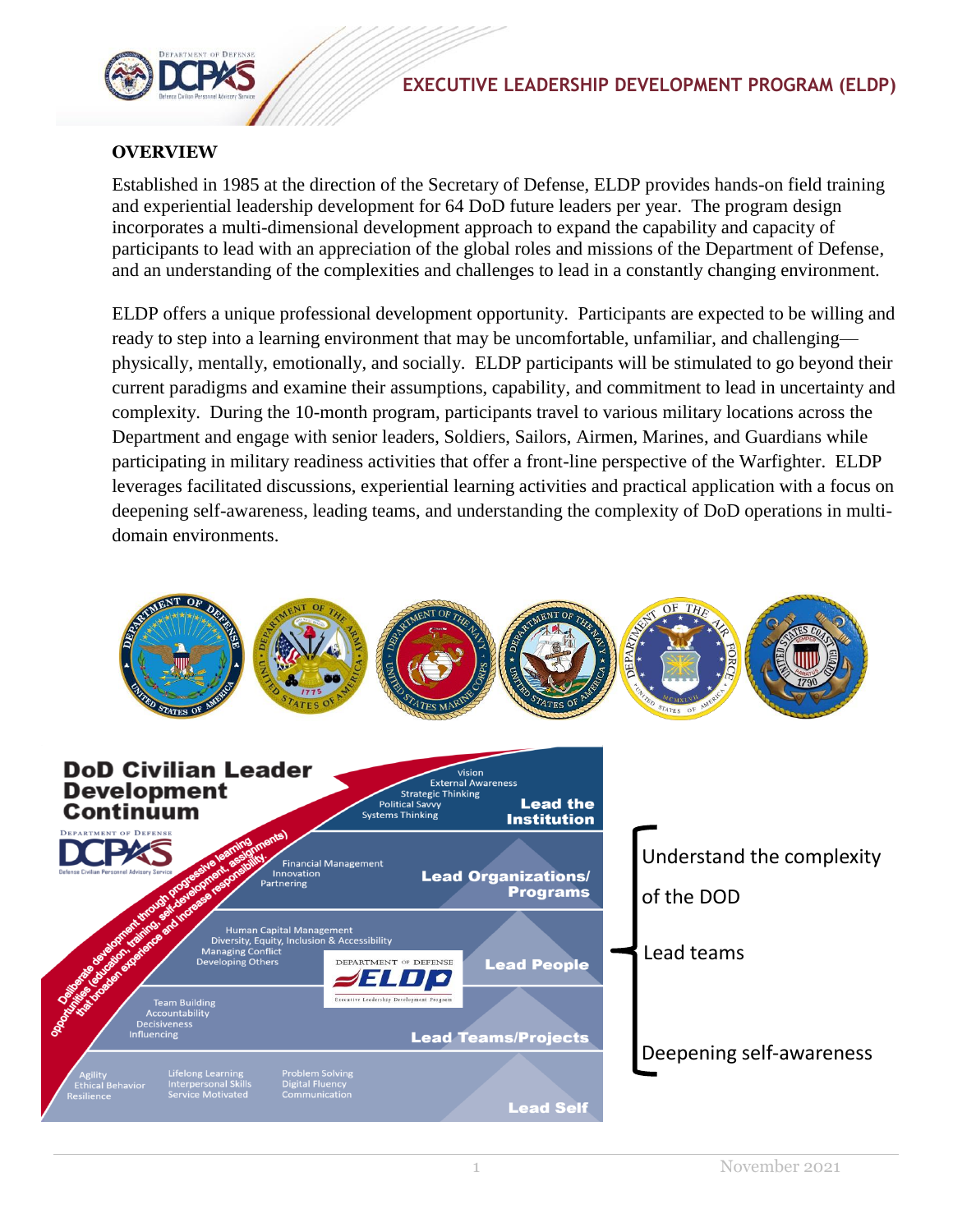![](_page_1_Picture_0.jpeg)

![](_page_1_Picture_1.jpeg)

Some of the physical activities that participants may engage in are as follows:

- Running obstacle courses
- Rappelling
- Land Navigation
- Field Hike
- Leadership Reaction Course
- Daily Physical Fitness Training
- Weapons Training

# **PROGRAM FACTS:**

## **ELDP Learning Objectives**

- Deepen Self-Awareness;
- Lead Teams; and
- Understand the complexity of the Department of Defense

### **Duration**

The program is 10-months long and includes approximately 67 training days over the length of the program with participants returning to home stations in between temporary duty (TDY) events.

## **Eligibility**

- Open to GS 12-14 employees, active-duty O-3 and O-4 military members, and Interagency Organizations**.**
- Component quotas apply.

## **Foreign Travel**

Access the Electronic Foreign Clearance Guide (FCG),<https://www.fcg.pentagon.mil/fcg.cfm> for entry requirements for country we'll visit (see proposed training schedule). Read all FCG sections, I-VII carefully. Pay particular attention to the following Sections: Identification Credentials for Official Travel, Immunizations and Other Medical Requirements, and Mandatory Pre-Travel Training and Documentation.

The Electronic FCG also lists "Mandatory Pre-Travel Training and Documentation" that requires completion before entry. ELDP cadre will initiate a single/group country "Aircraft and Personnel Automated Clearance System (APACS)" for all participants; please don't take action on clearance guide item III.E unless directed by program leadership.

## **Informed Consent and Release of Liability**

In consideration of being allowed to use facilities and equipment while participating in activities, programs, and training exercises (conducted by the Executive Leadership Development Program, the Department of Defense, and the United States Government) host agents may require participants to sign a waiver. This tool will release, and forever discharge, the officers, agents, employees, representatives, executors, and all others involved from any and all responsibilities or liability for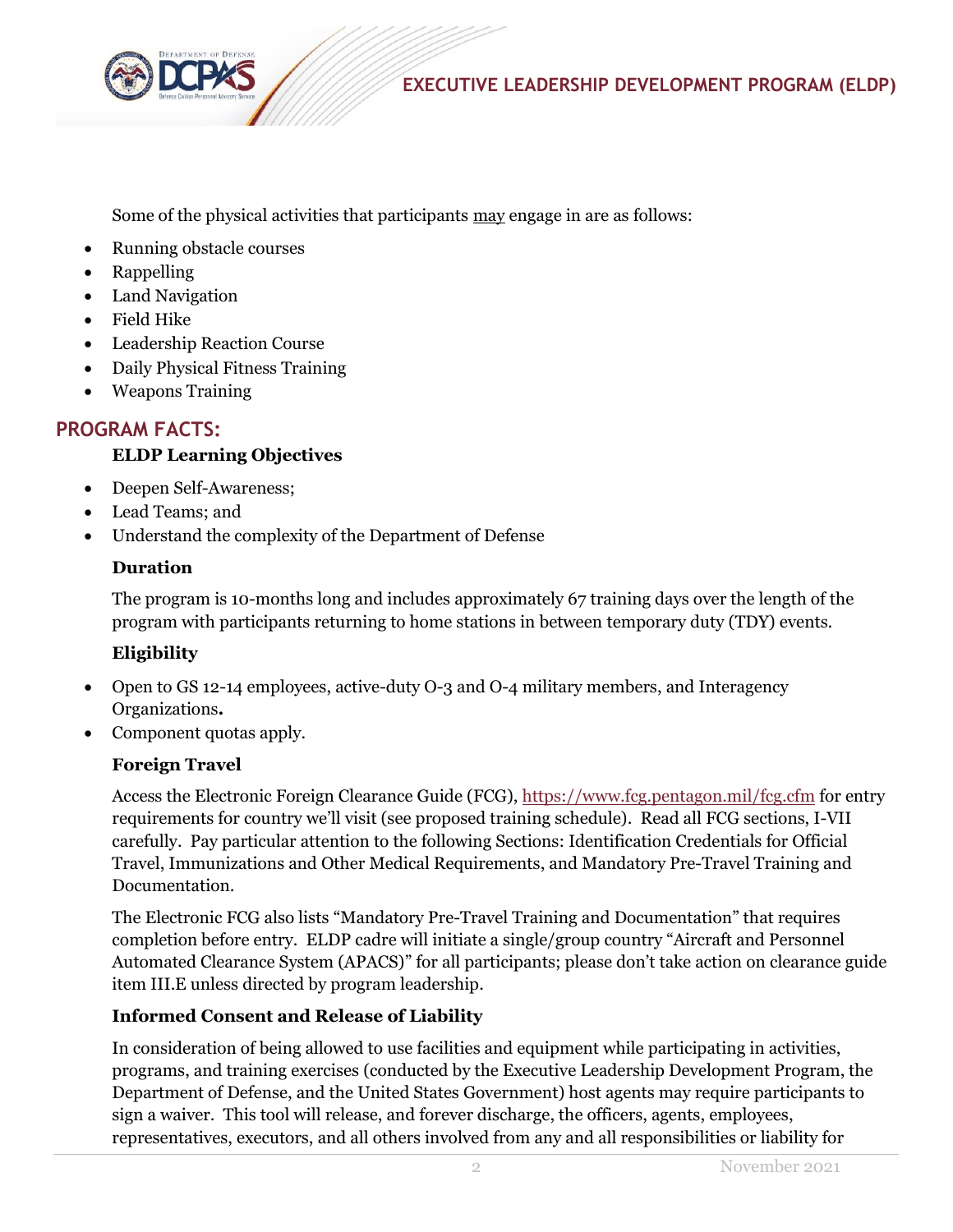![](_page_2_Picture_0.jpeg)

injuries or damages resulting from voluntary participation in any activity, use of equipment or machinery in any way associated with ELDP, and/or arising out of participation in any activities.

## **PROGRAM COSTS:**

## **Paid by Participant's Organization**

#### **Approximately \$9,000 tuition for all participants (subject to change).**

Travel and per diem to temporary duties at various military installations around the world (see proposed program schedule) will cost roughly \$35-45K.

### **Paid by ELDP Participant**

#### *Participants must purchase [out-of-pocket] the following clothing and equipment items:*

- three (3) polo shirts two (2) black and (1) gray with ELDP logo affixed left side,
- $\bullet$  one (1) black zip-up jacket, (no logos or other markings should be on the jacket)
- $\bullet$  one (1) black backpack,
- $\bullet$  black cargo pants, (at least two (2) pair is recommended),
- black boots, (tactical, non-slick are highly recommended),
- black shorts and grey t-shirt for fitness activities, (at least two  $(2)$  pair is recommended)
- black socks, (at least five (5) pair is recommended)
- black belt
- name tag
- pocket size journal

### **IDEAL CANDIDATE:**

Each component will establish procedures to consider applicant qualifications and potential for higher level leadership positions in the Department of Defense.

Generally, the ideal ELDP candidate:

- demonstrates humility and a desire to serve others;
- is open to self-examination and feedback;
- has a broad and varied history of continually progressive experience leading to increased responsibility with an exceptional performance record;
- demonstrates the competence, confidence, and motivation to be a courageous follower and leader;
- recognizes and appreciates the value of continued learning and development;
- is willing to challenge himself/herself in unfamiliar and uncomfortable situations;
- is willing to be a supportive peer and team member; and
- has the passion to lead, inspire, and produce results for the DoD.

### **APPLICATION REQUIREMENTS:**

Applicants must apply through, and be nominated by, their component/agency. Specific guidance is available from the component/agency points of contact. All applicants are required to furnish a nomination package that includes: